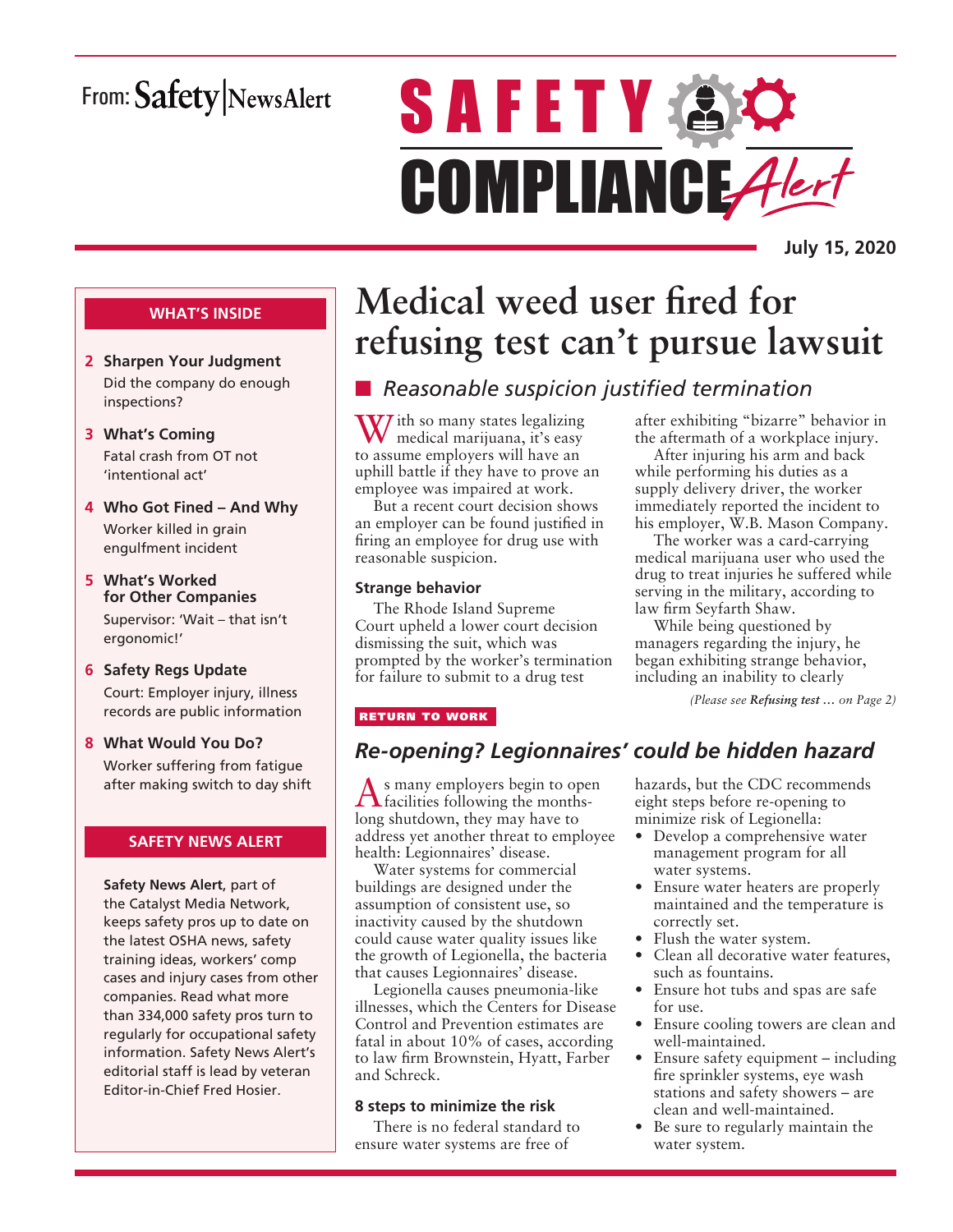### PANDEMIC

# **OSHA guidance for return to workplace**

It's what you've been waiting for:<br>OSHA issued guidance on returni OSHA issued guidance on returning employees to the workplace safely.

A 3-phase approach is recommended:

**Phase 1:** Make telework available when possible. Limit the number of people in the workplace to maintain strict social distancing. Accommodate workers at high risk of severe illness. Extend accommodations to workers with household members at higher risk of severe illness. Non-essential business travel should be limited.

**Phase 2:** Continue to make telework available. Non-essential business travel can resume. Limitations on the number of people in the workplace can be eased. Moderate to strict social distancing should continue. Continue to accommodate vulnerable workers as described in Phase 1.

**Phase 3:** Resume unrestricted staffing.

### **One major goal**

OSHA says the goal is to prevent a resurgence of coronavirus cases. Such



#### **EDITOR-IN-CHIEF: MERRIELL MOYER** MMOYER@PBP.COM

ASSISTANT EDITOR: LAUREN MCDERMOTT MANAGING EDITOR: FRED HOSIER PRODUCTION EDITOR: JEN ERB EDITORIAL DIRECTOR: CURT BROWN

*Safety Compliance Alert* (ISSN 1077-9787), July 15, 2020, Vol. 27 No. 599, is published semi-monthly except once in December (23 times a year).

This publication is designed to provide accurate and authoritative information in regard to the subject matter covered. It is sold with the understanding that the publisher is not engaged in rendering legal, accounting, or other professional services. If legal or other expert assistance is required, the services of a competent professional should be sought. — From a declaration of principles jointly adopted by a committee of the American Bar Association and a committee of publishers.

**Copyright © 2020** Safety | News Alert. Please respect our copyright: Reproduction of this material is prohibited without prior permission. All rights reserved in all countries.

a resurgence could lead to increases in the number of sick employees, more contact tracing of people who visited a workplace, enhanced cleaning and disinfection, or even a temporary closure of the business.

Re-opening should coincide with lifting of stay-at-home orders and other specific requirements of federal, state or local governments.

### *Refusing test …*

*(continued from Page 1)*

articulate the circumstances of his injury, bending over during the conversation, repeated use of obscenities, staggering and saying he was going to "puke."

This led his managers to call for a drug test, and while the worker submitted to a breathalyzer test, he refused to submit to the drug test, so he was fired.

He filed a lawsuit against W.B. Mason, claiming the company didn't have reasonable suspicion to send him for a drug test, and that instead his behavior was due to the severe pain he was in from his injury, according to the decision.

### **Drug use or severe pain?**

On appeal, the worker suggested the type of behavior an employer relies on to support the request for a reasonable suspicion drug test must lead to a definitive conclusion the employee is under the influence of a controlled substance. He felt it couldn't be misconstrued as anything else.

The supreme court agreed with the trial court in finding the observations of the managers was evidence of a reasonable suspicion which justified requesting a drug test.

As for the question of whether or not the worker's odd behavior was due to pain from the injury, the supreme court stated an employee's behavior doesn't "need to be such that it could lead to only a conclusion that he or she is under the influence of a controlled substance."

### *S h a r p e n y o u r j u d g m e n t*

*This feature provides a framework for decision making that helps keep you and your company out of trouble. It describes a recent legal conflict and lets you judge the outcome.*

### **NO DID THE COMPANY DO ENOUGH INSPECTIONS?**

Safety Manager Pete Travers walked into Attorney John Jenkins' office.

"Hi, Pete," John said.

"Hey John, I got some of your mail, and there's something from OSHA," Pete said.

"Let's see what it is," John said, opening the letter.

He read it. Twice.

"Did we have a fatal?" John asked.

"Absolutely not!" Pete said.

### **Checked site twice before incident**

"This says OSHA investigated a fatal incident here," said John.

"We had an injury when a concrete block fell on Chuck McDonald, which is bad enough," Pete said. "But there was no fatality."

"What exactly happened?" John asked.

"A pallet of masonry blocks was being lifted onto the second floor," Pete said. "When the pallet was set down, a block fell.

"Chuck was working below at the time," Pete added.

"OSHA is citing us because it says we didn't regularly inspect the worksite for hazards," John said.

"That's bull," said Pete. "We inspected that site on two separate days before that happened, and OSHA's standard doesn't provide a schedule or anything, so we do them as often as we can."

"If we did the inspections as required, then we can fight this," John said.

Pete's company fought the citation. Did it win?

**n** *Make your decision, then please turn to Page 6 for the ruling.*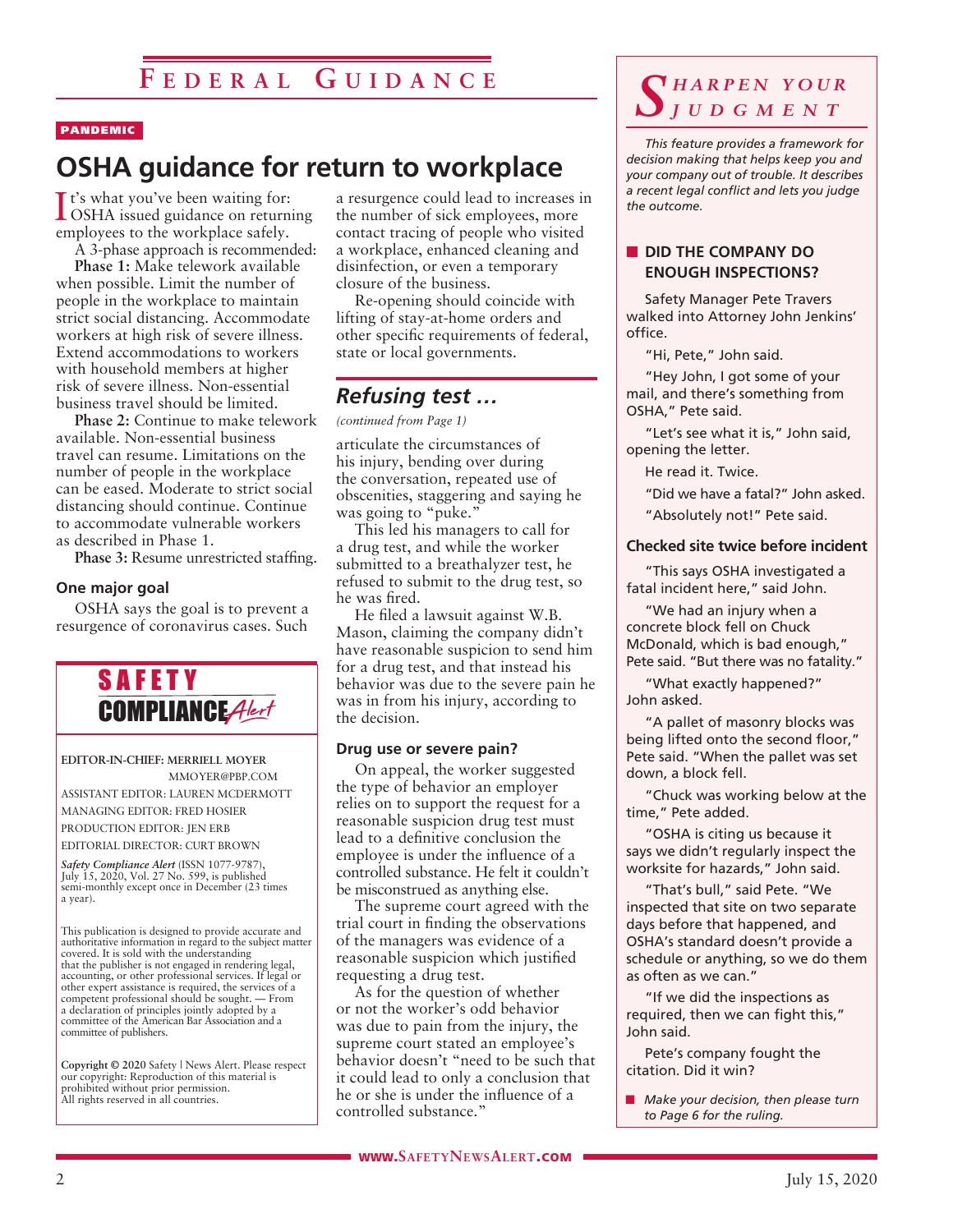### COURT DECISION

# **Fatal crash from OT not 'intentional act'**

**N** LAWSUIT CAN'T MOVE FORWARD DESPITE PROOF OF EXCESSIVE OT

The family of a truck driver killed  $\mathsf{L}$  in a crash after falling asleep behind the wheel can't move forward with a lawsuit against the employer despite evidence showing it pushed drivers to work excessive hours.

Being overworked in an unsafe job environment does not trigger the intentional act exception of the Workers' Compensation Act, according to the Supreme Court of Texas.

### **Worked 137 hours in 8 days**

Fabian Escobedo was a truck driver for Mo-Vac Service Company, a trucking company that hauls oil and other liquids to and from drilling sites in Texas.

On May 30, 2012, Escobedo was traveling a two-lane state highway he knew well, when he rounded a slight curve in the road, struck a pole and veered off into a grassy area.

He tried to swerve back onto the highway, but overcorrected and rolled his truck and trailer. He wasn't wearing a seat belt and died of positional asphyxia.

Escobedo's family sued claiming the incident happened because of fatigue from being forced to work "grueling hours."

Time records show Escobedo worked 137 hours in the eight days leading up to the accident, averaging 17 hours per day.

A Mo-Vac manager testified the company was pushing its drivers to keep up with business demands during a Texas oil boom.

The manager stated he was forced by a "clear directive" from upper management to have drivers work unsafe hours rather than let a competitor get the jobs demanded by their customers.

### **'Certain' v. 'highly likely'**

The supreme court said for the intentional act exception to apply, the employer "must believe that its actions are substantially certain to result in a particular injury to a particular employee, not merely highly likely to increase overall risks to employees in the workplace."

**Info:** Check our website for more.

#### OPIOID ADDICTION

### *Prepare for substance abuse due to COVID-19*

Employers need to prepare for an upsurge in substance abuse and addiction issues due to the coronavirus pandemic's effects on employee mental health, according to the National Safety Council.

With 30 states reporting spikes in fatal opioid overdoses, concern is rising over widespread substance abuse among employees struggling with mental and emotional health and those with a history of addiction as they return to work following quarantine.

### **Mental health affected by pandemic**

According to the NSC, the COVID-19 pandemic intensifies mental health distress in several ways, including:

- financial stress
- employment insecurity
- child/family instabilities
- fear of oneself or a loved one being infected, and
- extended social isolation issues.

Each person will experience the stress and trauma of the pandemic differently, and some may not show signs of distress for weeks or months.

Because employers are in a unique position to spot symptoms of substance abuse early, the NSC encourages implementation of opioid policies as part of their return-to-work strategy.

**Info:** Links to NSC guidance addressing this issue can be found on the Safety Compliance Alert website.

### **Trends To Watch**

*Watch what's happening in various states. Some actions indicate trends.*

### **n COURT RULES LUNCHTIME INJURIES COMPENSABLE**

The Supreme Court of **Georgia** recently overturned 85 years of precedent in a decision recognizing injuries that occur on lunch breaks should be compensable.

In *Frett v. State Farm Employee Workers' Compensation*, an employee submitted a workers' compensation claim after she slipped and fell during a scheduled lunch break.

Her claim was denied because state law didn't recognize injuries occurring during breaks as being in the course of employment.

But the supreme court found the 1935 decision which set that precedent was "unsound, and … completely untethered from the analytical framework consistently employed by this court in workers' compensation cases for nearly a century."

### **NOW AGENCY IS ENFORCING SAFETY DURING PANDEMIC**

**Oregon** OSHA is actively citing companies that aren't following state coronavirus guidelines, such as wearing masks, ensuring social distancing measures are in place, frequent sanitization and other such measures.

The state agency has issued fines ranging anywhere from \$2,000 to \$14,000 to employers who aren't following state guidance, according to the *Argus Observer*.

For example, a restaurant and salon received citations for opening ahead of the governor's executive order, and a food processor was fined for "failing to implement physical distancing measures to protect workers from the spread of COVID-19."

PPE-related citations will also be issued under certain circumstances, the agency confirmed.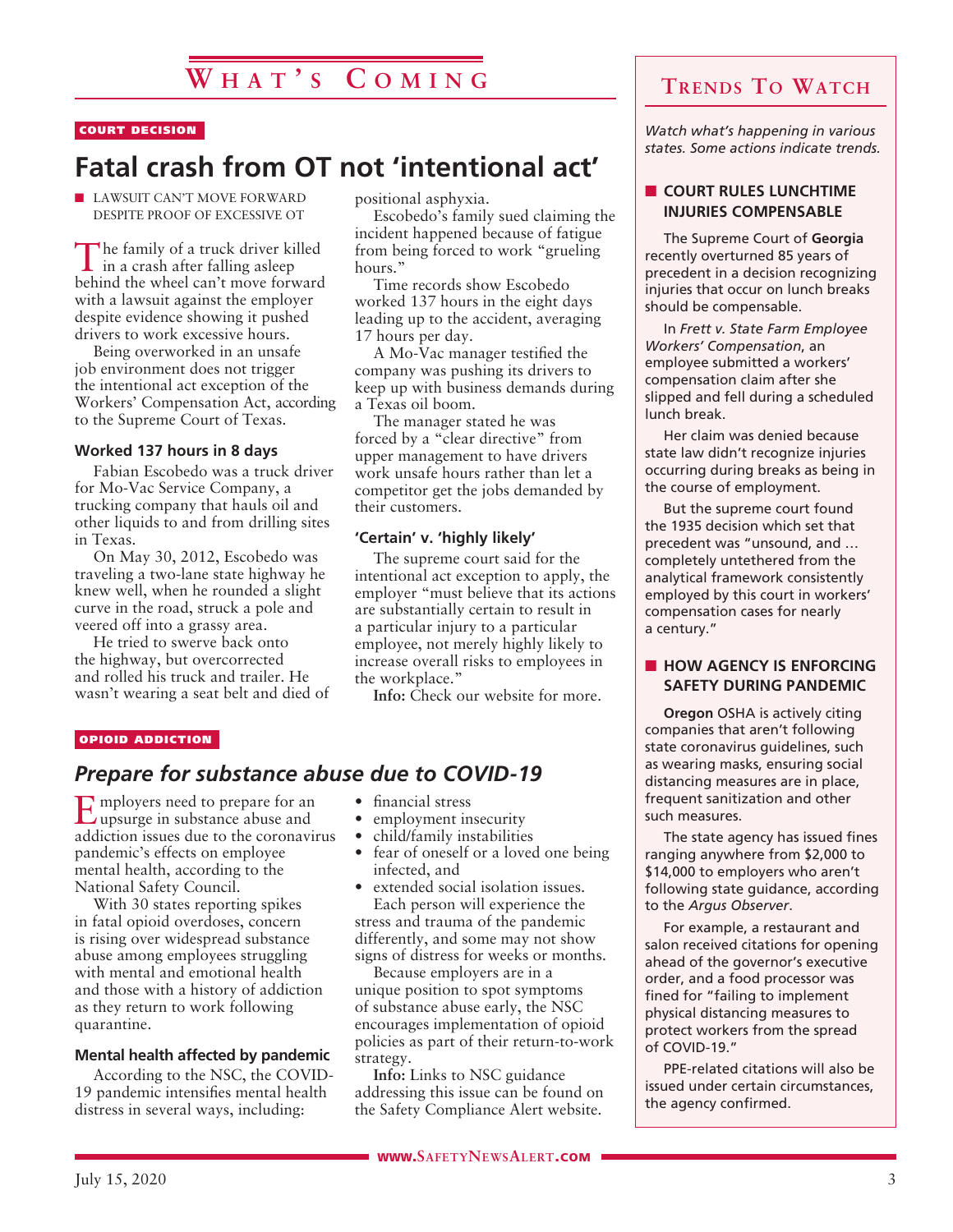# **Roundup of most recent OSHA citations**

*Go to* www.SafetyCompliance Alert.com/finesdef *for more OSHA fines and injury settlements.*

### Worker killed in grain engulfment incident

OSHA cited a New York commodity contractor for grain handling violations after an employee was killed in a grain engulfment incident.

The company allowed the worker to enter the grain bin without a harness and lifeline, according to inspectors.

Other safety and health violations found at the jobsite involved falls, respiratory protection, powered industrial trucks and electrical safety. **Fine:** \$228,592

**Company:** Interstate Commodities Inc., Fremont, NE

**Business:** Commodity contracts dealer **Reasons for fine:**

- *Seven repeat violations, including failure to:*
- provide medical evaluations to determine ability to use respirators
- ensure employees performed fit testing before using respirators
- issue permits for entering silos
- test atmosphere in silos before entry
- develop written housekeeping program to reduce accumulations of grain dust
- maintain certification records of processing equipment

*Ten serious violations, including failure to:*

- implement respirator cartridge change schedule
- provide effective respiratory protection training
- ensure powered industrial truck operators are competent to operate trucks safely
- lock out or tag out all powered equipment before entering silo

### Explosion and fire at power plant: \$514K OSHA fine

After a fire and explosion at a Texas power plant in November 2019, OSHA cited TPC Group LLC for exposing employees to health and safety hazards.

When investigating the cause, OSHA discovered flammable vapors at the base of a butadiene finishing tower. **Fine:** \$514,692

**Company:** TPC Group LLC, Houston **Business:** Chemical manufacturing company

### **Reasons for fine:**

*Three willful violations for failure to:*

- administer written operating procedures
- provide clear instruction in event of emergency shutdown
- correct equipment deficiencies prior to employee operation
- *Ten serious violations, including failure to:*
- verify employees understand training
- document equipment inspection
- correct equipment deficiencies
- enact effective emergency plan
- identify respiratory hazards
- implement safe operating procedures

### Roofing contractor fined \$199K for repeat violations

OSHA cited a Florida roofing contractor for exposing employees to fall hazards at three residential worksites after receiving eight similar citations in the past.

Inspectors discovered employees working on roofs without fall protection and found the company failed to perform regular inspections of the job site.

**Fine:** \$199,711

**Company:** CJM Roofing, W. Palm, FL **Business:** Roofing contractor

**Reasons for fine:**

*One willful and one repeat violation for failure to:*

- provide personal fall arrest, guardrail or safety net systems to employees working 6 feet or more above lower levels
- *Two serious violations for failure to:*
- maintain programs for regular job site inspection
- ensure ladder side rails extended at least 3 feet above upper landing surface

### Worker slips, falls while locking door: Benefits?

A worker slipped and fell while going to lock a door. Can she collect benefits?

- **What happened:** The worker, a speech therapist at a school, was required to lock a door near her classroom at the end of the day. She slipped and fell in the hallway on her way to lock the door and broke her arm.
- **Company's reaction:** The floor wasn't wet, slippery or defective, so your injury isn't job related.
- **Decision:** Maybe. An appeals court revived her claim – despite no real evidence of slip or trip hazards in the hallway – since she was at increased risk of falling because the job required her to travel that hallway on a regular basis.
- **Cite:** *Appeal of Elizabeth Doody*, Supreme Court of NH, No. 2019- 0115, 1/31/20.

### Surgery possibly unrelated to injury: Can he collect?

A truck driver with an injured back received spinal surgery that may have been unrelated to the injury. Can he collect?

- **What happened:** The truck driver fell off the tire of his cement truck and injured his back. He received benefits before being released back to work, but later went for another back surgery.
- **Company's reaction:** The surgery you had wasn't related to the injury.
- **Decision:** No, he couldn't collect benefits. There was sufficient medical evidence he recovered from the fall injury and the surgery instead was related to a degenerative issue and normal wear and tear in his spine.
- **Cite:** *McCall v. Ferrell Paving*, TN Supreme Court, No. W2018-01676- SC-WCM-WC, 1/22/20.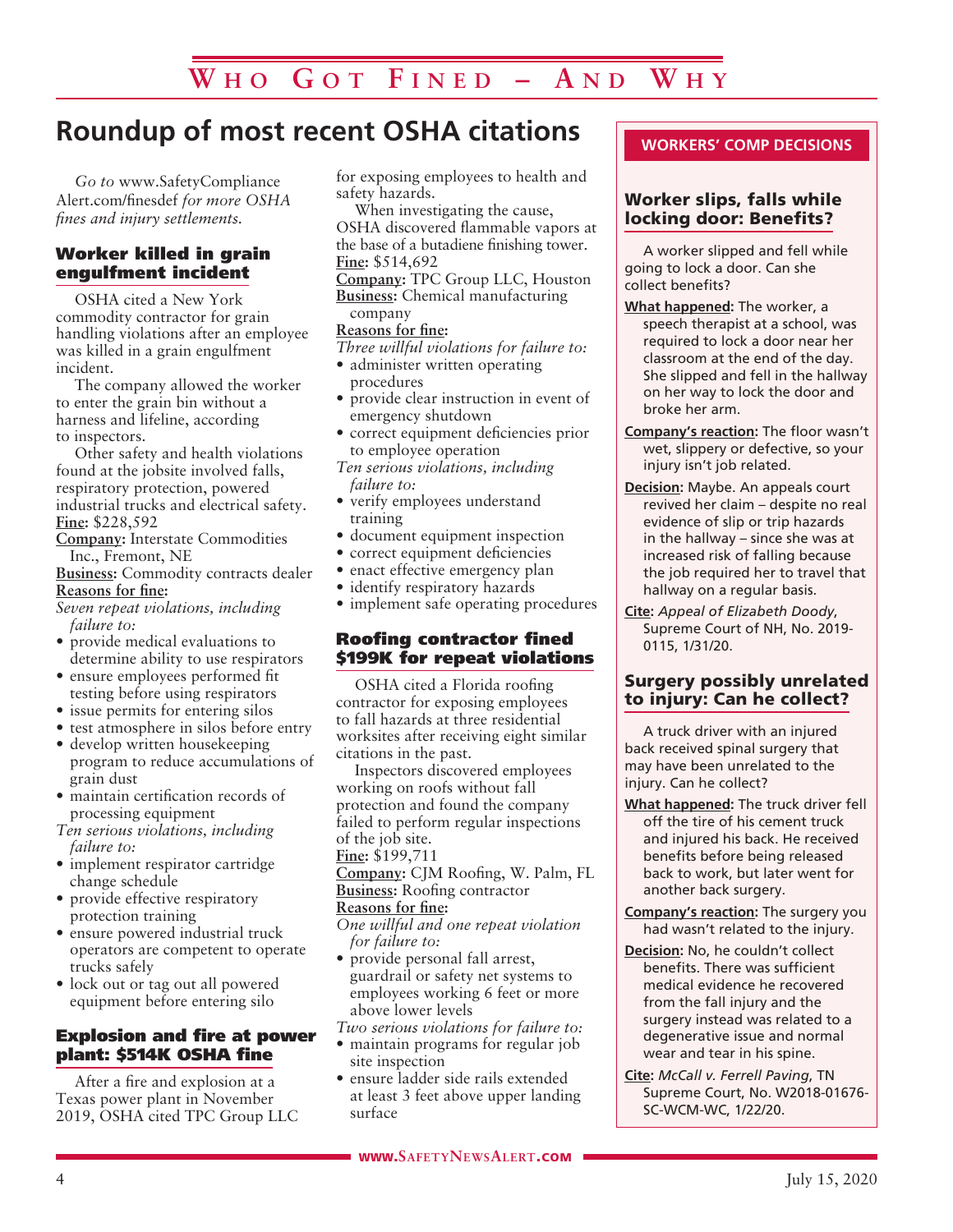# **W h a t ' s W o r k e d f o r O t h e r C o m p a n i e s**

CA subscribers include a broad range of small, medium and large firms involved in all types of economic activity. *In this regular section, three of them share a safety success story.*

# 1 Supervisor: 'Wait – that isn't ergonomic!'

Supervisors are the critical link between frontline workers and management. They're also at the heart of the implementation of a safety management system.

I've included supervisors in various safety teams.

Here's a story about how I knew that was making a difference.

### **Team participation is key**

We were having a facility design meeting. Participants were discussing

# **2** Pandemic leads<br>to creative solutions

We've all had to address safety during the coronavirus pandemic with incomplete information and lots of new information coming in each day, so many best practices and expectations are in a state of flux.

It's an unusual challenge for the construction industry because unlike most workplace hazards, the source is actually co-workers instead of the myriad other hazards you'd find on a jobsite.

It has been imperative for

different layouts for storage units.

One of the my supervisors who had been part of our ergonomics improvement team said, "We can't set up the shelves this way."

The supervisor's reason: The set-up would create a risk based on an ergonomics risk assessment.

"What if we set up the shelves this way instead?" the supervisor asked at the meeting.

The supervisor was right. It was an ergonomically better system.

The participation by

the supervisor in the meeting and the facility

construction employers to use the hierarchy of controls in creative ways to address the COVID-19 hazard.

#### **No modifications needed**

These creative ways include things like providing more hand washing stations or scheduling work to avoid having employees working together in small spaces. But I've seen some other really creative solutions as well.

One local contractor constructed a temporary hinged plexiglass barrier for a lift basket so two employees

design process – bringing with him the knowledge he'd gained as part of the ergonomics improvement team – proved that including supervisors in safety teams worked.

The knowledge that supervisors bring to the safety improvement process is where the rubber meats the road.

*(Colin Brown, Professional and Organizational Advancement Manager, Board of Certified Safety Professionals, Indianapolis, at the* 

*Virtual AIHce EXP 2020)*

### *REAL PROBLEMS, REAL SOLUTIONS*

could be in the lift together while controlling the spread of droplets.

They used pinch clamps and heavy-duty zip ties to position the barrier in place and allow for easy and safe entry and exit for both employees.

And since it's a temporary device – basically just another tool in the lift basket – there were no modifications to the lift, which isn't allowed without manufacturer approval.

*(Barbara Epstein, Industrial Hygienist, AGC Oregon-Columbia Chapter, Wilsonville, OR, at the Virtual AIHce EXP 2020)*

# 3 Better virtual meetings with virtual language

These days, I'm always on a Zoom meeting. At least I feel like I am.

For you, maybe the virtual meeting is via Skype or Microsoft Meetings or some other video conferencing program. Which platform isn't important.

I read an article in *Harvard Business Review* that laid out some guidelines for "virtual language" to use during these virtual meetings.

Here are some of the tips I use to have better, more productive virtual meetings (and better meetings lead to better outcomes):

#### **6 ideas to use**

- If you're going to share a video during the virtual meeting, try it out ahead of time.
- Don't make the meeting longer than it has to be, just because you have the material. People have other things to do.
- Call on people. Get them involved. Ask their opinions during the meeting.
- Don't multitask. Be present. It's no different than an in-person meeting.

If you were in a conference room with your team, you wouldn't take care of your latest Amazon order on your laptop during the meeting.

- Be professional. Don't wear pajamas to your virtual meeting just because you're at home.
- Lean into the camera. Don't lean back in your chair. Leaning into the camera helps you look and stay engaged with the meeting.

*(Justin Hoover, Industrial Hygienist, Steel Dynamics Inc., Fort Wayne, IN, at the Virtual AIHce EXP 2020)*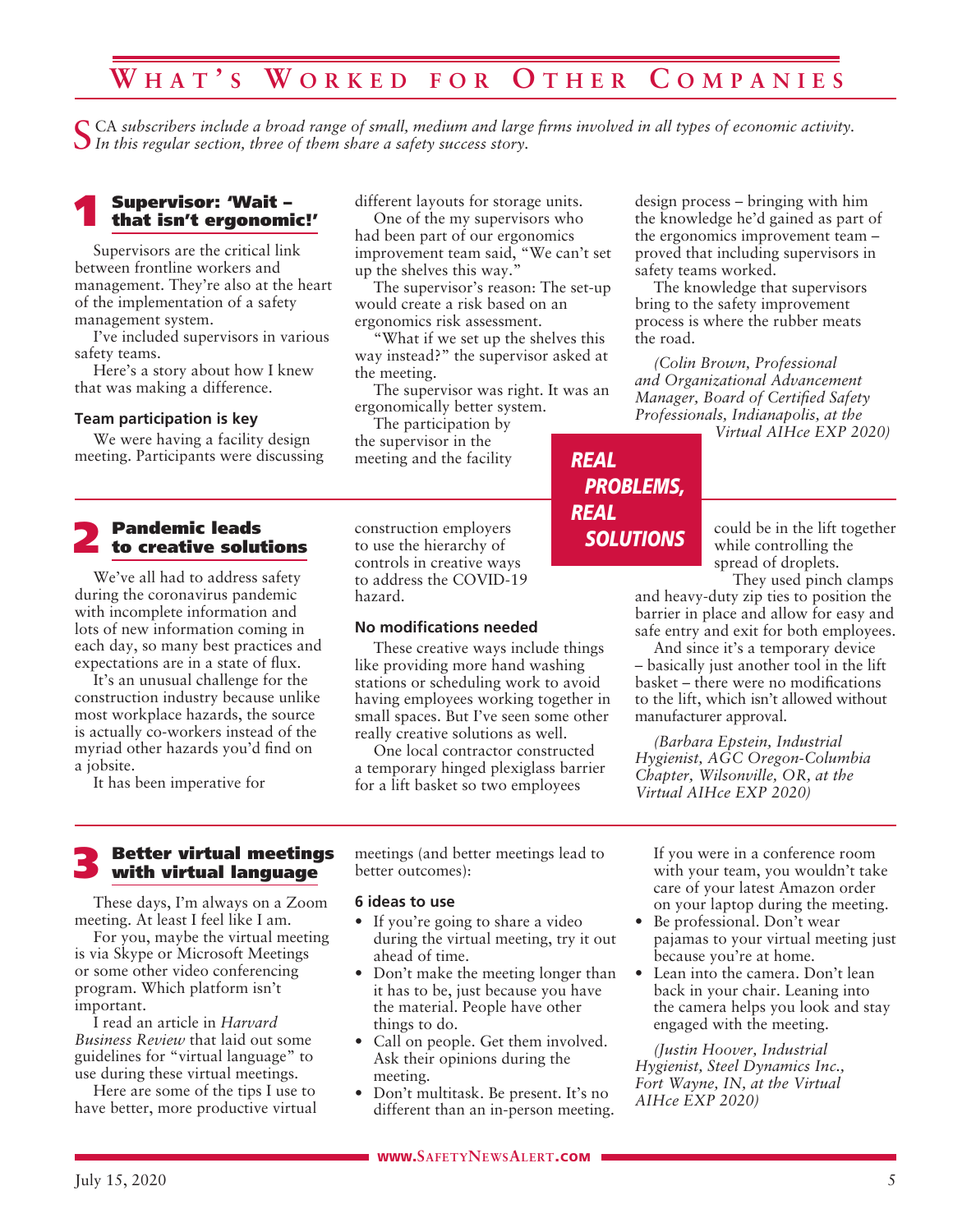### COURT DECISION

# **Court: Employer injury, illness records are public information**

**E**mployer injury and illness records submitted to federal OSHA are not confidential and can be released if requested via a Freedom of Information Act request, according to a June 4 court decision.

A U.S. District Court judge rejected the Department of Labor's argument against a suit filed by the Center for Investigative Reporting that such records were exempt because they fall under the category of trade secrets and commercial or financial information, which is confidential.

These records – the OSHA Form 300A summaries containing information on a company's total number of job-related incidents for the preceding calendar year – must be posted in the workplace from February through April, under current regulations.

Employers with 250 or more employees along with those in certain industries with 20 or more employees have to electronically submit the summaries to OSHA every year.

### **Info already posted in workplace**

The decision making these documents accessible to the public "seems based at least in part on the fact that in 2016, OSHA stated its

intent to post the information online, and reiterated that all employers must annually post the Form 300A where all employees can see it," according to law firm Ogletree Deakins.

Because of that, the judge found the DOL failed to establish Form 300A information is treated as private by its owner and provided to the government under an assurance of privacy.

This decision means employers may want to prepare for receiving questions from employees, the media or other third parties about the information on their Form 300A summaries and what it may imply about their workplace safety record, Ogletree Deakins states.

The judge instructed both parties to submit a joint proposed order, but the DOL could still appeal the decision and employer advocacy groups could also try to intervene.

**Info:** More information is available on the Safety Compliance Alert website

### *Pipeline rule pushed back because of pandemic*

Because of the coronavirus pandemic, gas pipeline operators are getting an extension on having to comply with certain new safety regulations, according to the federal agency that oversees pipeline safety.

The Pipeline and Hazardous Materials Safety Administration announced April 22 it is temporarily suspending enforcement related to compliance with some new gas pipeline safety regulations.

### **Deadline for compliance changed**

PHMSA's final rule, Safety of Gas Transmission Pipelines: MAOP Reconfirmation, Expansion of Assessment Requirements and Other Related Amendments, required operators to meet compliance deadlines by July 1.

However, because of the ongoing COVID-19 pandemic, the agency is giving operators through Dec. 31 to comply with the deadlines before resuming normal enforcement processes, according to a PHMSA news release.

This enforcement discretion could be rescinded if the PHMSA determines a significant safety issue or other circumstances warrant doing so.

**Info:** For more information on this and other regulations, visit the Safety Compliance Alert website.

### *Sharpen your judgment – THE DECISION*

### *(see case on Page 2)*

Yes, the company won. There was sufficient, credible testimony regular inspections were done as per standard 1926.20(b)(2), so the court dismissed the citation.

The company argued it had a written safety program involving a competent person inspecting the jobsite on a regular basis, but the inspection hadn't been done immediately before the incident occurred.

OSHA claimed the company's program wasn't adequate and failed to include inspections on a frequent basis.

The court found the company provided enough evidence to prove it did perform inspections on a regular basis. Further, the court pointed out the standard doesn't set a specific schedule for inspections, doesn't require them to

be documented and doesn't require the competent person to maintain a continuous presence onsite.

And OSHA did mistakenly call the incident a fatality when there was no evidence or documentation of a death.

### **N** ANALYSIS: FREQUENT JOBSITE INSPECTIONS

Jobsite inspections are an important part of a safety program and a good way of spotting hazards early.

However, standard 1926.20(b)(2) says only, "Such programs shall provide for frequent and regular inspections of the job sites, materials and equipment to be made by competent persons designated by the employers."

This leaves it pretty wide open for interpretation.

**Cite:** *Secretary of Labor v. Dade Builders Contractors,* Occupational Safety and Health Review Commission, No. 19-0988, 5/15/20. Dramatized for effect.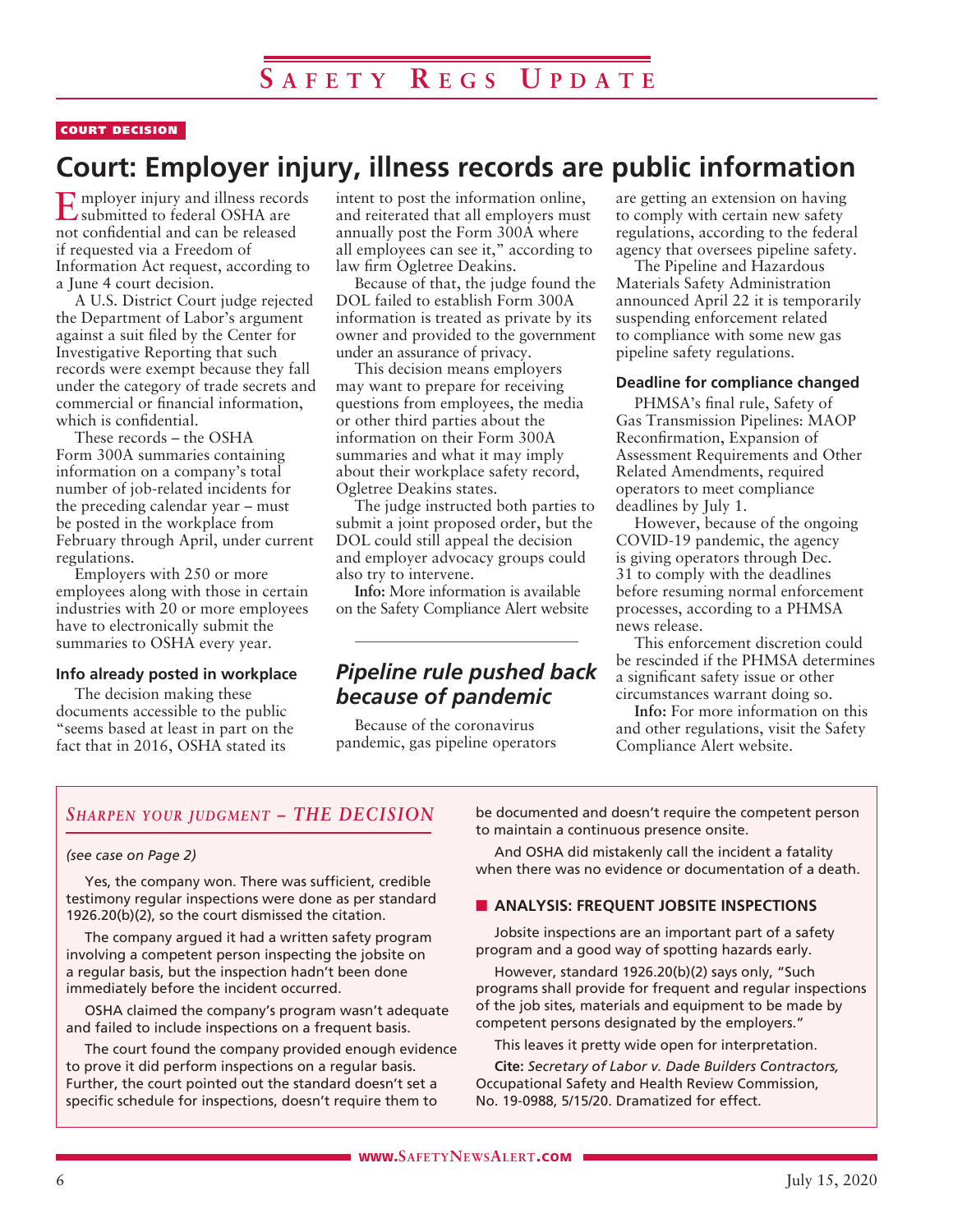# **F e d e r a l A c t i v i t i e s**

# **Government notices on workplace safety**

*Here's* SCA*'s digest of key notices that appeared recently in the* Federal Register (FR) *or on OSHA's website concerning workplace safety issues.* 

#### COVID-19 AND TRANSPORTATION

The federal coronavirus emergency declaration on commercial transportation was extended June 8, giving motor carriers some leeway on drug testing requirements and regulatory relief when transporting certain goods.

A three-month waiver on certain pre-employment drug testing requirements for drivers has been instituted under the Federal Motor Carrier Safety Administration's emergency orders, along with relief from certain regulations when transporting specific items.

The waiver is meant to help motor carriers recovering from the economic impact of the coronavirus pandemic to "allow for an expedited return of drivers to the industry," according to a blog post by law firm Frost, Todd and Brown.

COVID-19-related layoffs and furloughs have led to driver nonparticipation in drug and alcohol testing for periods longer than 30 days, so pre-employment testing would be necessary when rehiring to comply with federal regulations.

However, to alleviate the cost and administrative burden this places on carriers, the FMCSA instituted the waiver, which remains in effect until Sept. 30.

This waiver does not cover any other hiring or rehiring obligations.

The extended emergency declaration – which ends July 14 – offers relief from parts 390 through 399 of the Federal Motor Carrier Safety Regulations when carriers are "providing direct assistance in support of relief efforts related to COVID-19 outbreaks," according to a second blog post by Frost, Todd and Brown.

This includes transportation of medical supplies and equipment

for treating COVID-19, sanitation and PPE supplies and livestock and livestock feed.

Some categories included in the original emergency declaration were removed and are no longer covered, including food and grocery items, raw materials for manufacturing grocery items, fuel and liquefied gases for use in refrigeration and cooling systems.

#### OSHA AND THE CORONAVIRUS

Despite a lawsuit filed against OSHA by a labor union, the agency won't be forced by court order to issue an emergency standard requiring employers to protect workers from the coronavirus.

On June 11, the D.C. Circuit Court denied a petition by the American Federation of Labor and Congress of Industrial Organizations which would have forced the agency to issue an emergency temporary standard on COVID-19.

Agency officials "are pleased with the decision … which agreed that OSHA reasonably determined that its existing statutory and regulatory tools are protecting America's workers and that an emergency temporary standard is not necessary at this time," according to a Department of Labor news release.

In response to the decision, the AFL-CIO stated, "An unprecedented pandemic calls for unprecedented action, and the court's action … fell woefully short of fulfilling its duty to ensure the Occupational Safety and Health Act is enforced."

The National Safety Council issued a statement June 12 calling on OSHA to "immediately exercise its emergency authority and issue a temporary emergency standard to protect workers during the pandemic and reopening."

In the statement, the NSC states it intends to "compel OSHA to act through legislative, administrative, judicial and public means."

**Info:** Check our website for more.

### **WHERE TO GET HELP**

### **N RESPIRATOR POSTER AVAILABLE IN 14 MORE LANGUAGES**

OSHA is now offering its "Seven steps to correctly wear a respirator at work" poster in more languages.

The poster, which details the proper method to put on and take off a respirator, was initially available in both English and Spanish language versions.

Now the poster is available on the OSHA website in 14 additional languages, including:

- Arabic
- Somali
- Brazilian Portuguese
- Korean
- Polish
- Vietnamese, and
- Russian.

A link is available in the digital version of this story on the *Safety Compliance Alert* website.



**Info:** tinyurl.com/normalthings599

*Each issue of* SCA *contains an exclusive survey to give safety professionals insight into what their peers nationwide are thinking and doing.*